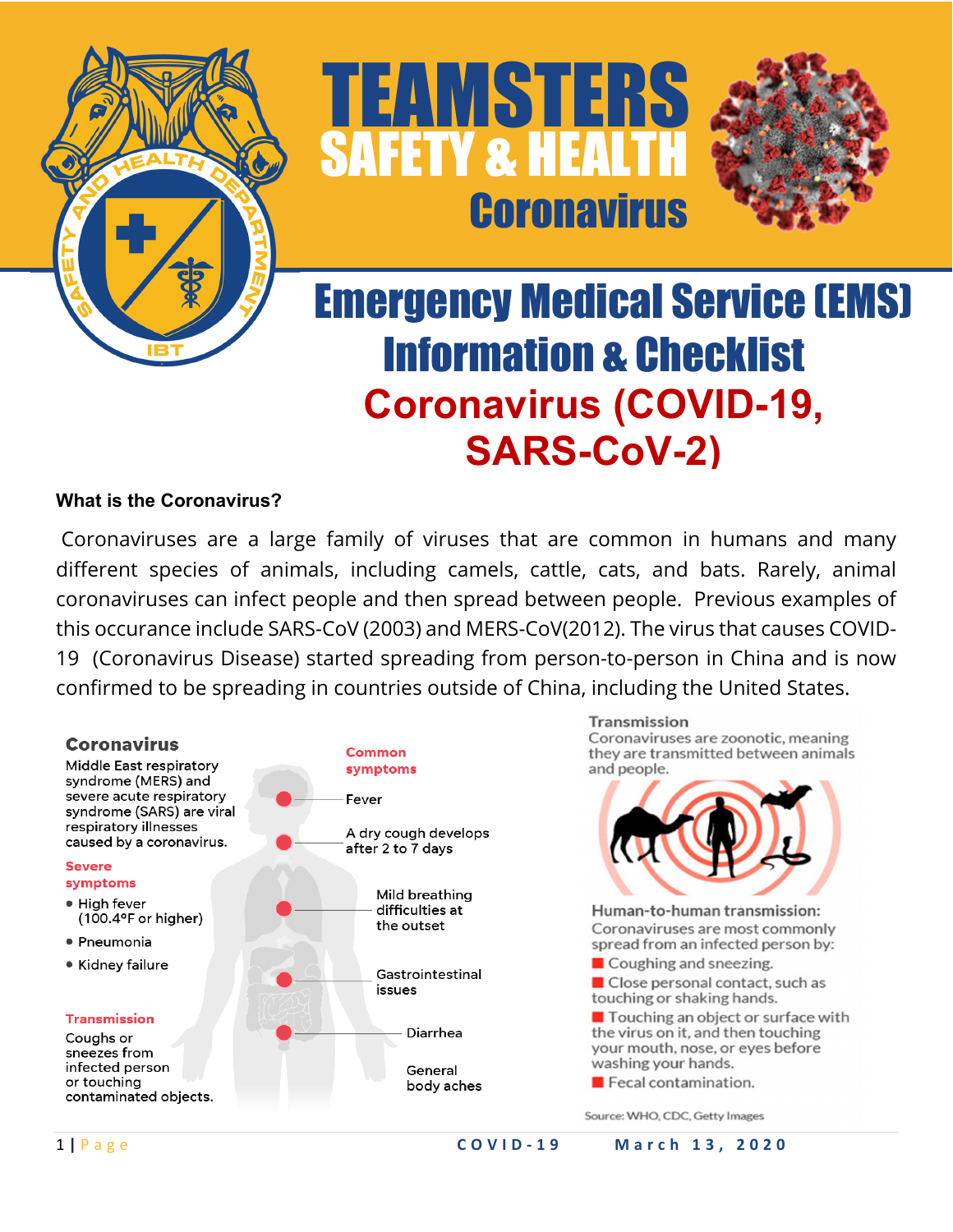



# **General Preparation Checklist**

# **Please review this checklist to help take steps to plan and protect the health and safety of your staff and colleagues**

# **Administration & Logistics**

- $\Box$  Identify a pandemic coordinator and/or team with defined roles and responsibilities for preparedness and response planning.
- □ □ Stay informed about the COVID-19 situation and school closures.
- $\Box$   $\Box$  Put your plans, policies, and strategies into action, as needed.
- $\Box$   $\Box$  Update staff, customers, and suppliers with information about how your business is responding to the pandemic.
- □ □ Establish a process to communicate information to employees on your infectious disease outbreak response plans and latest COVID-19 information. Anticipate employee fear, anxiety, rumors, and misinformation, and plan communications accordingly.
- ☐ ☐ Are there COVID-19-prevention supplies in your workplace **(**soap, hand sanitizer with at least 60% alcohol, tissues, trash baskets, and disposable facemasks)?
- $\Box$   $\Box$  Are there flexible pandemic COVID-19 attendance and sick-leave policies? Workers may need to stay home when they are sick, caring for a sick household member, or caring for their children in the event of school dismissals. **Identify critical job functions and positions**, and plan for alternative coverage by cross-training staff (similar to planning for holiday staffing).
- $\Box$   $\Box$  Is there a method for monitoring and tracking COVID-19-related worker absences? Understand your usual absenteeism patterns at each worksite.
- $\Box$   $\Box$  Evaluate employee access to and availability of healthcare services during a pandemic and improve services as needed.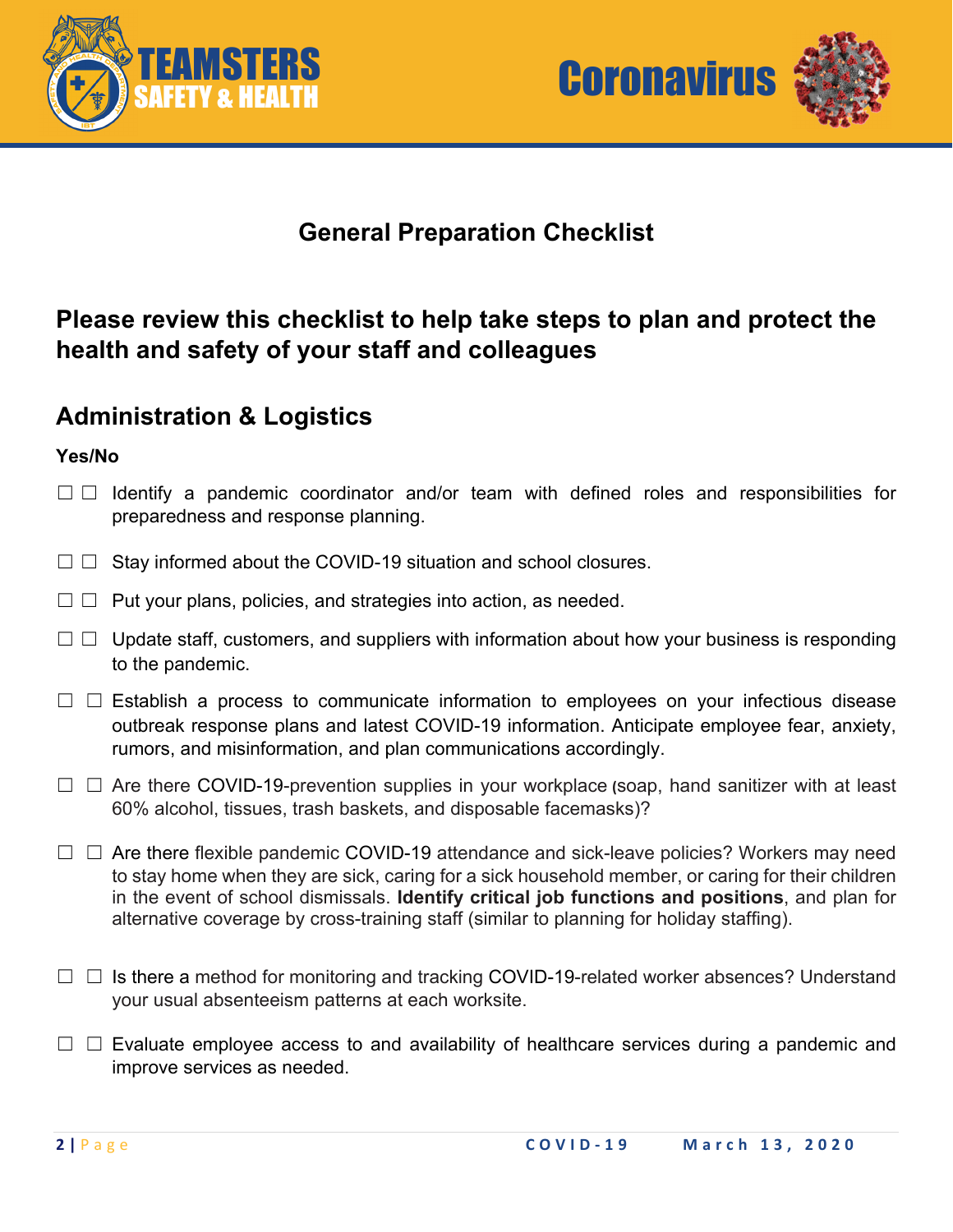



# **Administration & Logistics Continued…**

- $\Box$   $\Box$  Can you identify space that can be used to separate sick people (if possible)? Designate a space for people who may become sick and cannot leave the workplace immediately. If possible, designate a nearby **separate bathroom just for sick people**. Develop a plan for cleaning the room daily. (The room or area where they are isolated from others in the workplace, limiting the number of people who have contact with the sick person, display warning signage, respiratory etiquette, and hand hygiene should be encouraged, and routine cleaning of commonly touched surfaces should be performed regularly.)
- ☐ ☐ Have you developed a risk-assessment and risk-management process for your workplace? Work closely with local public health officials to develop a contingency plan if assessing and managing risks among workers and those who come to your workplace is needed (for example, conducting health screenings for COVID-19-like symptoms). *Note: Your Human Resources Manager may want to review the current Employee Assistance Program (EAP) to ensure workers will have access to needed emotional and mental health services during and after a pandemic.*
- ☐ ☐ Plan ways to continue essential services if on-site operations are reduced temporarily. Provide Web-and mobile-based communication and services, if possible. Increase the use of email, conference calls, video conferencing, and web-based seminars.
- $\Box$   $\Box$  Identify essential business functions, essential jobs or roles, and critical elements within your supply chains (e.g., raw materials, suppliers, subcontractor services/products, and logistics) required to maintain business operations. Plan for how your business will operate if there is increasing absenteeism or these supply chains are interrupted.
- □ □ Develop platforms (e.g. hotlines, dedicated websites) for communicating pandemic status and actions to employees, vendors, suppliers, and customers inside and outside the worksite in a consistent and timely way, including redundancies in the emergency contact system.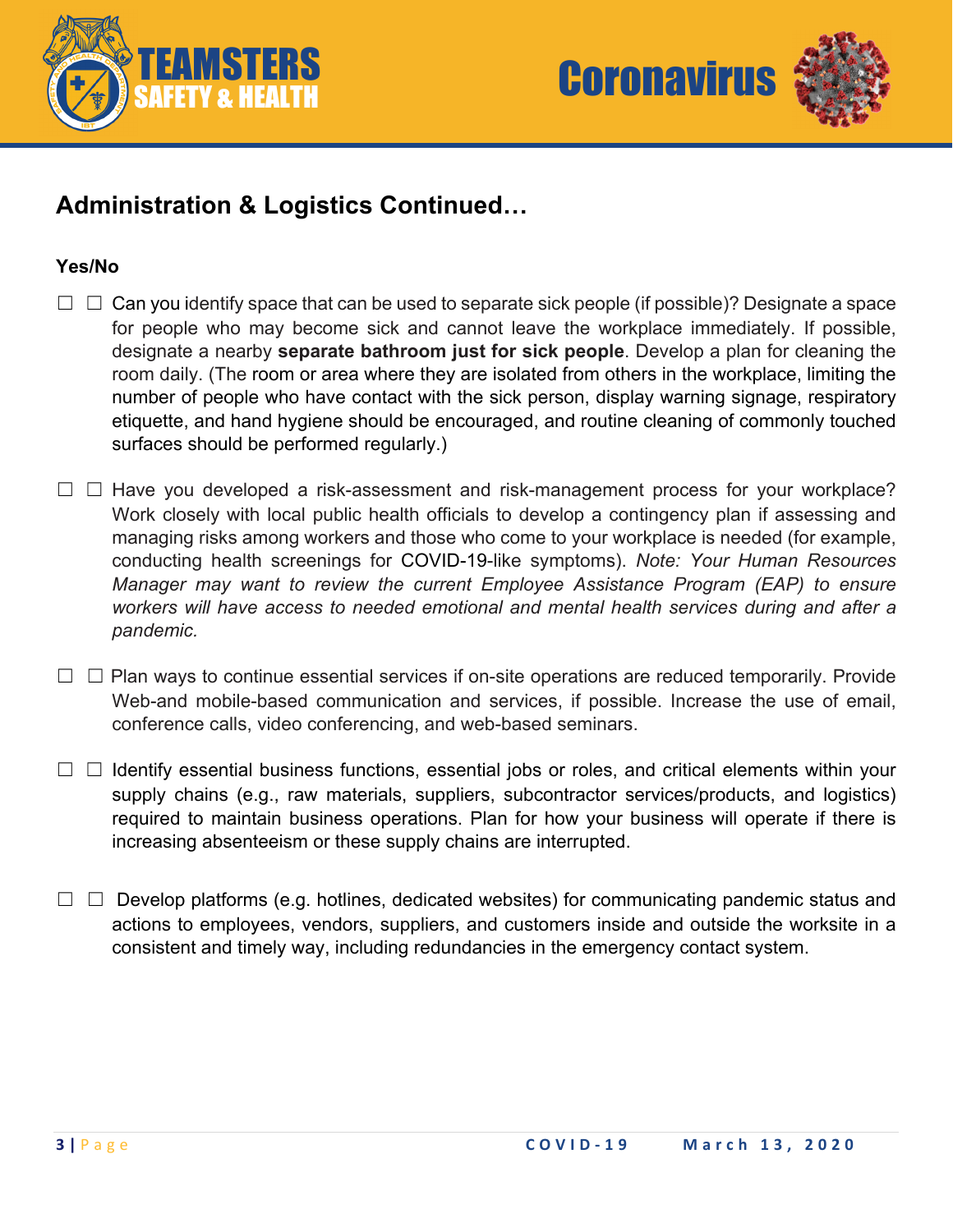



# **Employee Protections in the Workplace**

#### **Yes/No**

- ☐ ☐ Do any employees who have symptoms of **acute respiratory illness recommended** to **stay home and not come to work until they are free of fever (100.4° F [37.8° C] or greater using an oral thermometer**), signs of a fever, and any other symptoms for at **least 24 hours**, without the use of fever-reducing or other symptom-altering medicines (e.g. cough suppressants)? Employees should notify their supervisor and stay home if they are sick.
- ☐ ☐ Consistently practice social distancing. Plan ways to increase space between people to **at least 3 feet or limit face-to-face contact between** workers and those who come to the workplace. Several ways to do this include offering workers the option to **telework, creating reduced or staggered work schedules, spacing workers farther apart, and postponing non-essential meetings and travel**.
- ☐ ☐ Place reminders on **Cover coughs and sneezes with a tissue** (or an elbow or shoulder if no tissue is available).
- ☐ ☐ Place reminders on **Maintain hand hygiene**
- ☐ ☐ Place reminders on **Avoid touching your eyes, nose, and mouth**
- ☐ ☐ Clean surfaces frequently

Routinely clean all frequently touched surfaces in the workplace, such as workstations, countertops, and doorknobs. Use the cleaning agents that are usually used in these areas and follow the directions on the label.

Provide disposable wipes so that commonly used surfaces (for example, doorknobs, keyboards, remote controls, desks) can be wiped down by employees before each use.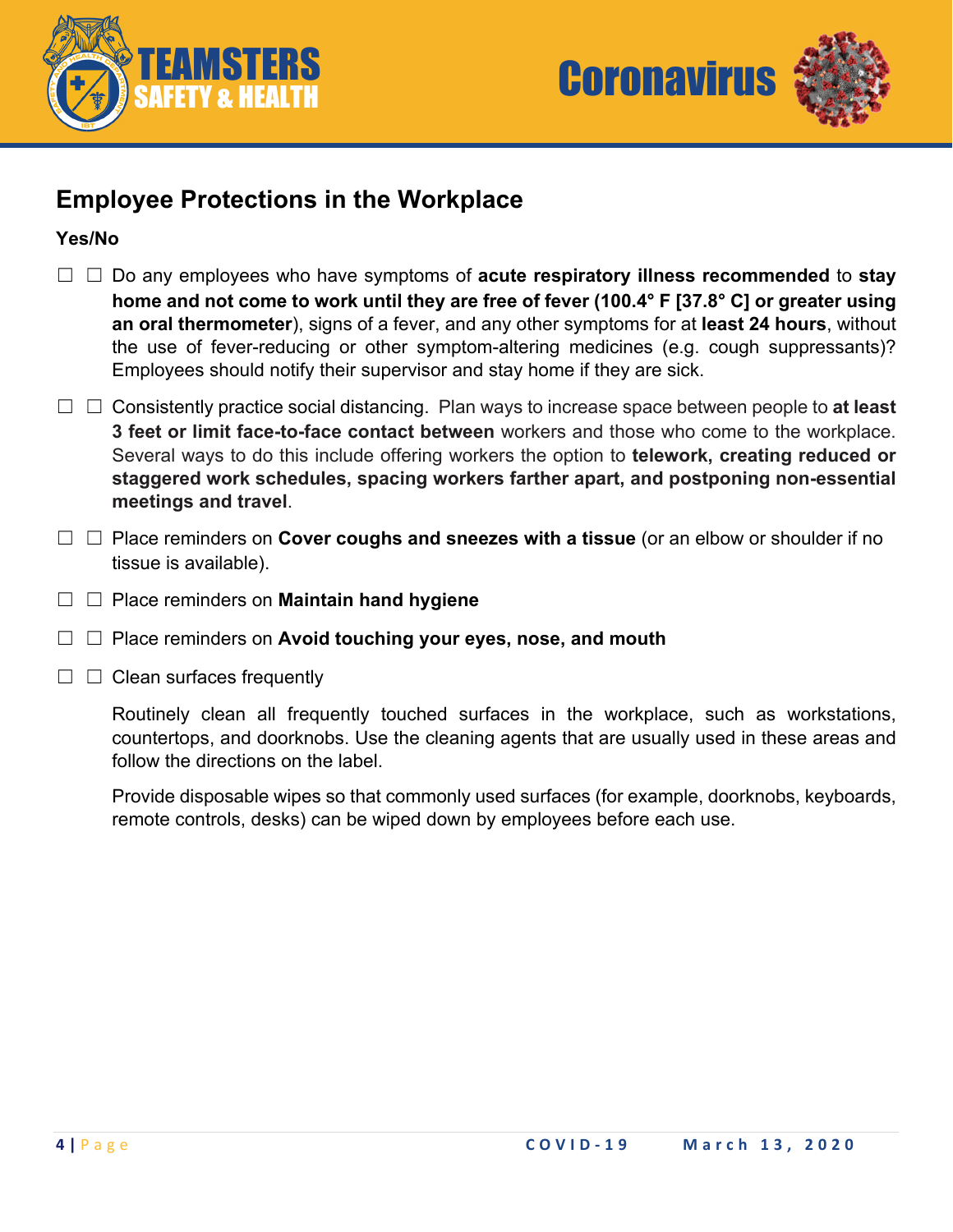



# **Additional Measures in Response to Sporadic Importations of COVID-19:**

#### **Yes/No**

- □ □ Do employees who are well but who have a sick family member at home with COVID-19 know how to notify their supervisor? The employee should to refer to CDC guidance for how to conduct a risk assessment of their potential exposure risk.
- $\Box$   $\Box$  Is there a plan to inform employees of a possible exposure? If an employee is confirmed to have COVID-19, employers should inform fellow employees of their possible exposure to COVID-19 in the workplace but maintain confidentiality as required by the Americans with Disabilities Act (ADA). Employees exposed to a co-worker with confirmed COVID-19 should refer to CDC guidance for how to conduct a risk assessment of their potential exposure.

### **Travel Considerations**

- ☐ ☐ Review your process for **planning workplace events.** Identify actions to take if you need to temporarily postpone or cancel events.
- □ □ Check the CDC's Traveler's Health Notices for the latest guidance and recommendations for each country to which you will travel. Specific travel information for travelers going to and returning from China, and information for aircrew, can be found at on the CDC website.
- ☐ ☐ Advise employees to **check themselves for symptoms of acute respiratory illness** before starting travel and notify their supervisor and stay home if they are sick.
- $\Box$   $\Box$  Ensure employees who become sick while traveling or on temporary assignment understand that they should notify their supervisor and should promptly call a healthcare provider for advice if needed.
- $\Box$   $\Box$  Do not require a healthcare provider's note for employees who are sick with acute respiratory illness to validate their illness or to return to work, as healthcare provider offices and medical facilities may be extremely busy and not able to provide such documentation in a timely manner.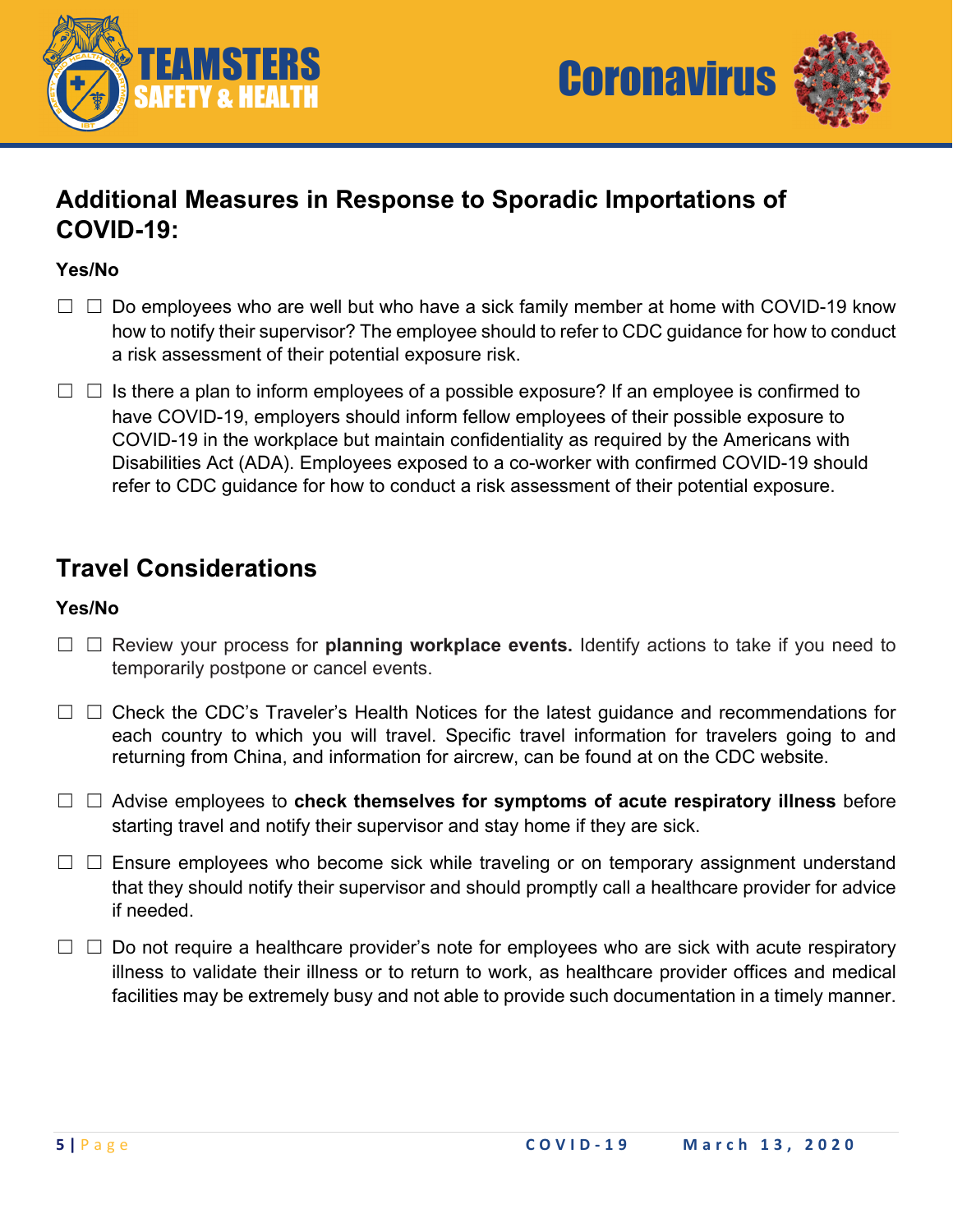



#### **Yes/No**

 $\Box$   $\Box$  Employers should maintain flexible policies that permit employees to stay home to care for a sick family member. Employers should be aware that more employees may need to stay at home to care for sick children or other sick family members than is usual.

# **Emergency Medical Service Checklist**

# **Personal Protective Equipment**

- □ □ If information is know that the patient is suspected of having COVID-19, EMS clinicians should put on appropriate PPE before entering the scene. EMS clinicians should consider the signs, symptoms, and risk factors of COVID-19
- □ □ EMS clinicians who will directly care for a patient with possible COVID-19 infection or who will be in the compartment with the patient should follow Standard, Contact, and Airborne Precautions, including the use of eye protection.
- ☐ ☐ Recommended PPE includes:
	- A single pair of disposable patient examination gloves. Change gloves if they become torn or heavily contaminated,
	- Disposable isolation gown,
	- Respiratory protection (i.e., N-95 or higher-level respirator), and
	- Eye protection (i.e., goggles or disposable face shield that fully covers the front and sides of the face).
- □ □ On arrival, after the patient is released to the facility, EMS clinicians should remove and discard PPE and perform hand hygiene. Used PPE should be discarded in accordance with routine procedures.
- ☐ ☐ Other required aspects of Standard Precautions (e.g., injection safety, hand hygiene) should be followed.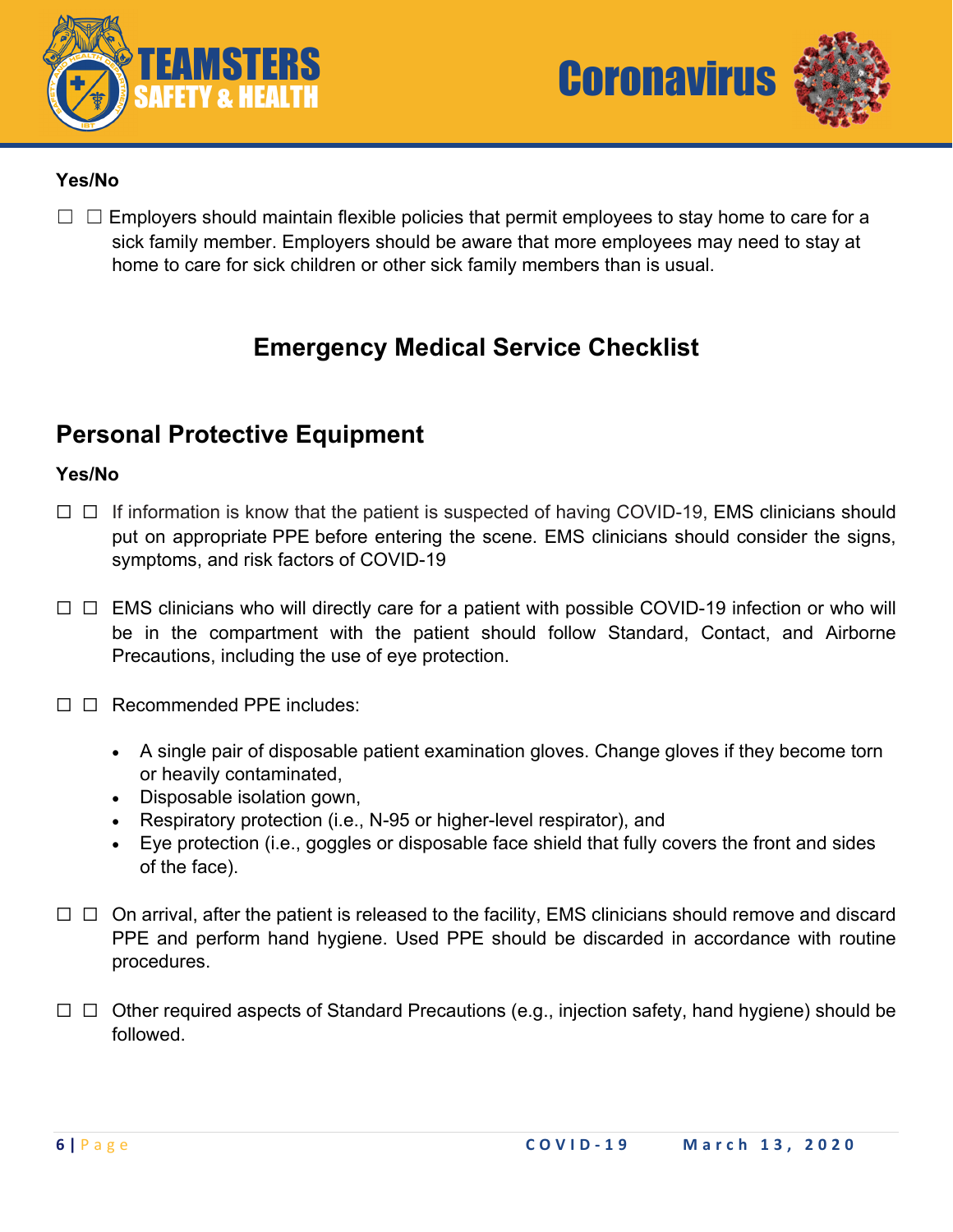



- ☐ ☐ In addition to the PPE described above, EMS clinicians should exercise caution if an aerosolgenerating procedure (e.g., bag valve mask (BVM) ventilation, oropharyngeal suctioning, endotracheal intubation, nebulizer treatment, continuous positive airway pressure (CPAP), biphasic positive airway pressure (biPAP), or resuscitation involving emergency intubation or cardiopulmonary resuscitation (CPR) is necessary.
- □ □ BVMs, and other ventilatory equipment, should be equipped with HEPA filtration to filter expired air.
- $\Box$   $\Box$  EMS organizations should consult their ventilator equipment manufacturer to confirm appropriate filtration capability and the effect of filtration on positive-pressure ventilation.
- $\Box$   $\Box$  If possible, the rear doors of the transport vehicle should be opened, and the HVAC system should be activated during aerosol-generating procedures. This should be done away from pedestrian traffic.

### **Patient Assessment**

- ☐ ☐ If information is know that the patient is suspected of having COVID-19, EMS clinicians should put on appropriate PPE before entering the scene. EMS clinicians should consider the signs, symptoms, and risk factors of COVID-19
- ☐ ☐ If information about potential for COVID-19 has not been provided by the 911 Emergency Call Center or Emergency Medical Dispatch (EMD) center, EMS clinicians should exercise appropriate precautions when responding to any patient with signs or symptoms of a respiratory infection. (Initial assessment should begin from a distance of at least 6 feet from the patient, if possible. Patient contact should be minimized to the extent possible until a facemask is on the patient. If COVID-19 is suspected, all **PPE** as described above should be used. If COVID-19 is not suspected, EMS clinicians should follow standard procedures and use appropriate PPE for evaluating a patient with a potential respiratory infection.)
- $\Box$   $\Box$  A facemask should be worn by the patient for source control. If a nasal cannula is in place, a facemask should be worn over the nasal cannula. Alternatively, an oxygen mask can be used if clinically indicated. If the patient requires intubation, see below for additional precautions for aerosol-generating procedures.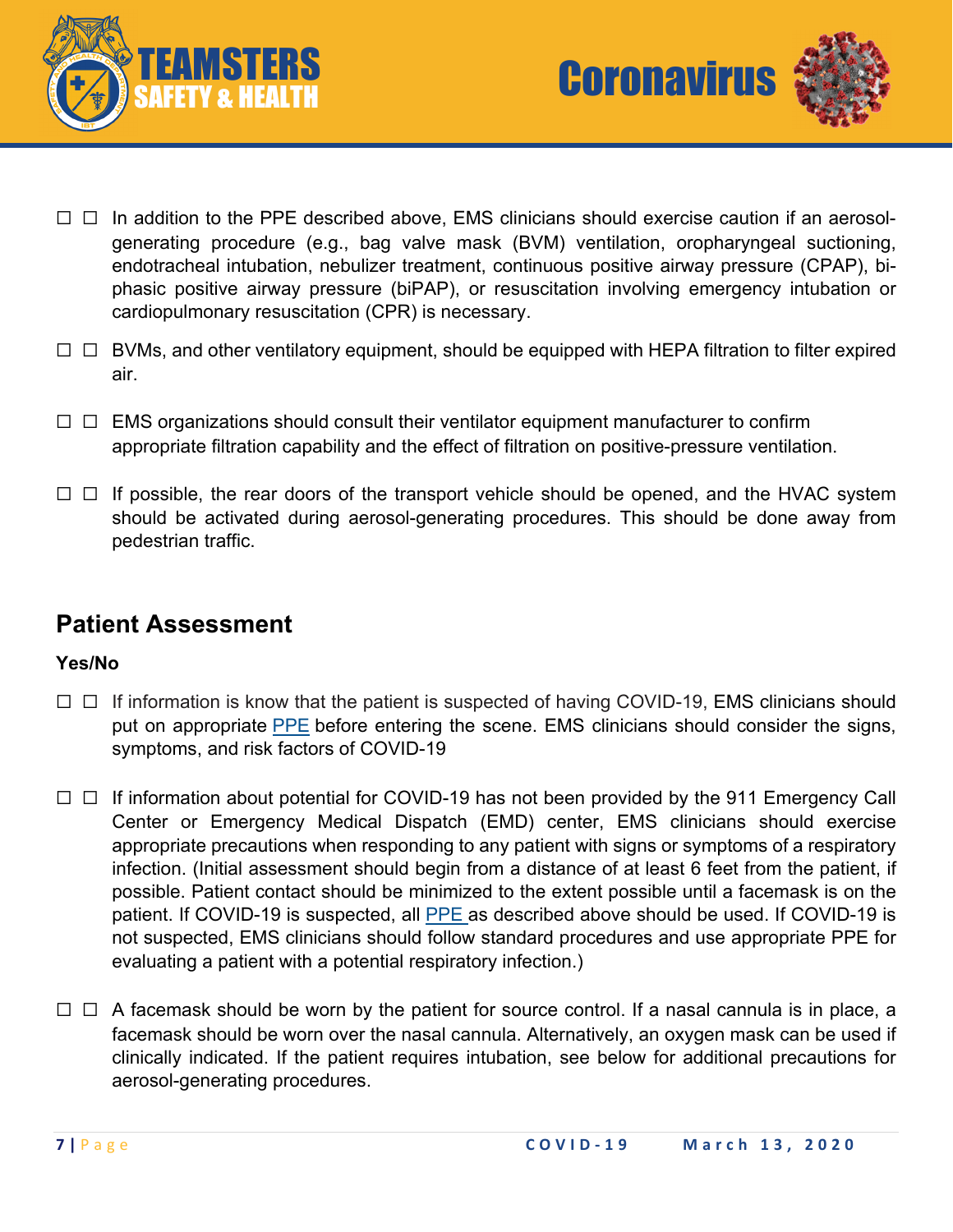



 $\Box$   $\Box$  During transport, limit the number of providers in the patient compartment to essential personnel to minimize possible exposures.

# **Transport of a Patient Under Investigation (PUI) or Patient Confirmed with Confirmed COVID-19**

If a patient with an exposure history and signs and symptoms suggestive of COVID-19 requires transport to a healthcare facility for further evaluation and management (subject to Emergency Medical Service (EMS) medical direction), the following CDC recommended actions should occur during transport.

- $\Box$   $\Box$  EMS clinicians should notify the receiving healthcare facility that the patient has an exposure history and signs and symptoms suggestive of COVID-19 so that appropriate infection control precautions may be taken prior to patient arrival.
- ☐ ☐ Family members and other contacts of patients with possible COVID-19 should **not** ride in the transport vehicle, if possible. If riding in the transport vehicle, they should wear a facemask.
- □ □ Isolate the ambulance driver from the patient compartment and keep pass-through doors and windows tightly shut. (When possible, use vehicles that have isolated driver and patient compartments that can provide separate ventilation to each area.)
- $\Box$   $\Box$  If a vehicle without an isolated driver compartment and ventilation must be used, open the outside air vents in the driver area and turn on the rear exhaust ventilation fans to the highest setting. This will create a negative pressure gradient in the patient area.
- □ □ Documentation of patient care should be done after EMS clinicians have completed transport, removed their PPE, and performed hand hygiene.
- □ □ EMS documentation should include a listing of EMS clinicians and public safety providers involved in the response and level of contact with the patient (for example, no contact with patient, provided direct patient care). This documentation may need to be shared with local public health authorities.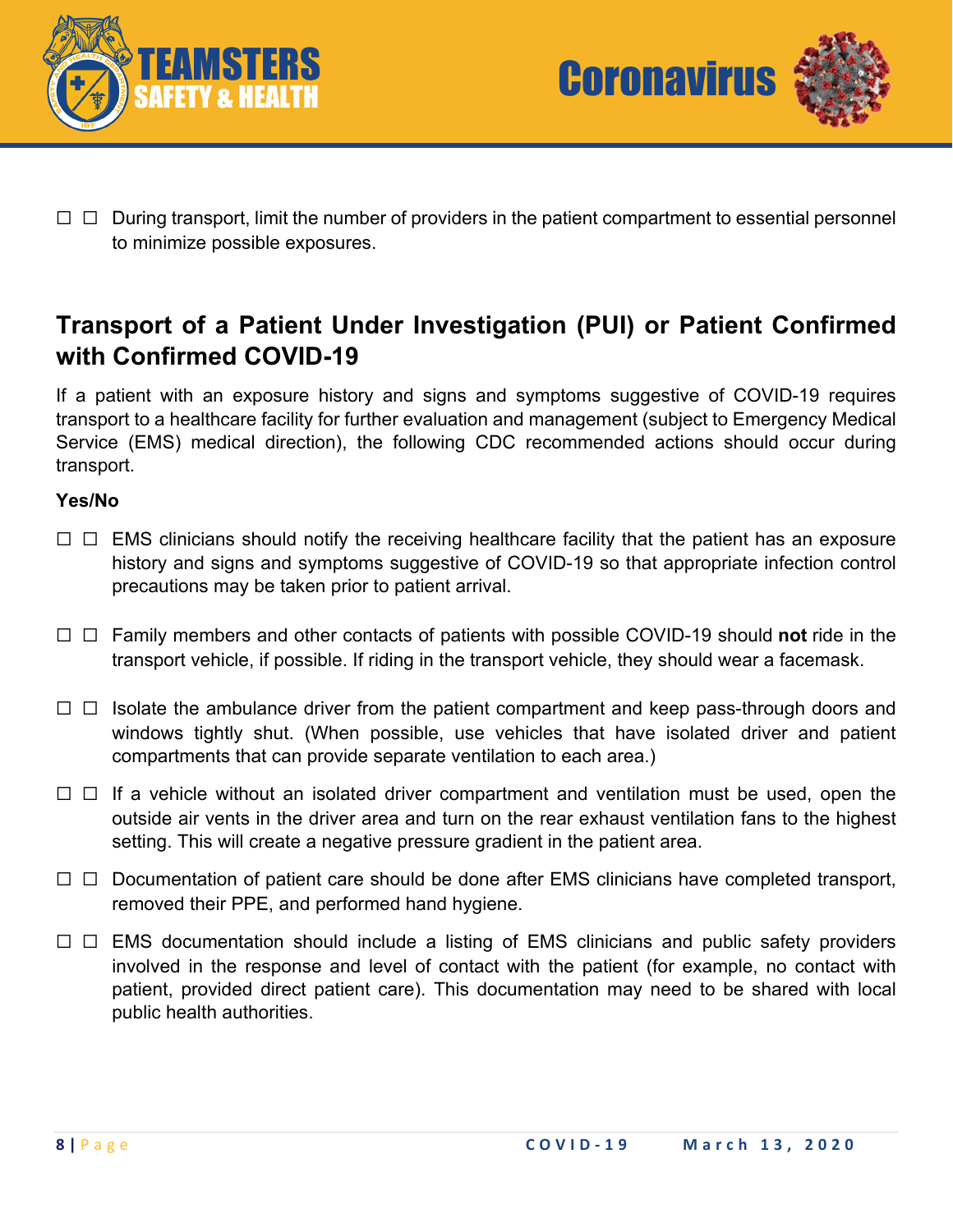



### **Cleaning an EMS Transport Vehicle after Transporting a Patient Confirmed with Confirmed COVID-19**

- $\Box$   $\Box$  After transporting the patient, leave the rear doors of the transport vehicle open to allow for sufficient air changes to remove potentially infectious particles. (The time to complete transfer of the patient to the receiving facility and complete all documentation should provide sufficient air changes.)
- □ □ When cleaning the vehicle, EMS clinicians should wear a disposable gown and gloves. A face shield or facemask and goggles should also be worn if splashes or sprays during cleaning are anticipated.
- □ □ Ensure that environmental cleaning and disinfection procedures are followed consistently and correctly, to include the provision of adequate ventilation when chemicals are in use. Doors should remain open when cleaning the vehicle.
- $\Box$   $\Box$  Products with EPA-approved emerging viral pathogens claims are recommended for use against SARS-CoV-2. These products can be identified by the following claim: [Product name] has demonstrated effectiveness against viruses similar to SARS-CoV-2 on hard non-porous surfaces. Therefore, this product can be used against SARS-CoV-2 when used in accordance with the directions for use against [name of supporting virus] on hard, non-porous surfaces."
- $\Box$   $\Box$  If there are no available EPA-registered products that have an approved emerging viral pathogen claim, products with label claims against human coronaviruses should be used according to label instructions.
- $\Box$   $\Box$  Clean and disinfect the vehicle in accordance with standard operating procedures. All surfaces that may have come in contact with the patient or materials contaminated during patient care (e.g., stretcher, rails, control panels, floors, walls, work surfaces) should be thoroughly cleaned and disinfected using an EPA-registered hospital grade disinfectant in accordance with the product label.
- ☐ ☐ Clean and disinfect reusable patient-care equipment before use on another patient, according to manufacturer's instructions.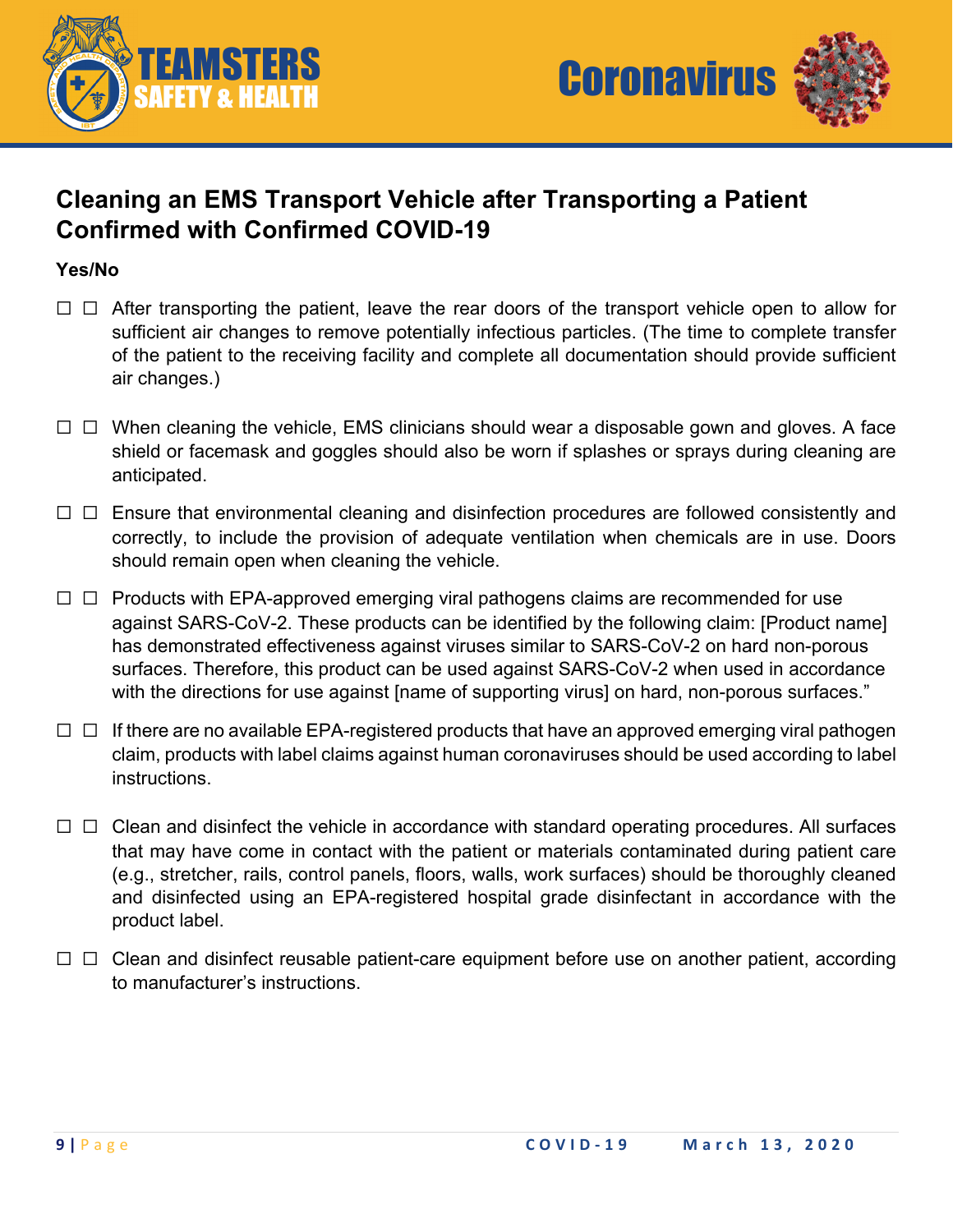



#### **Yes/No**

- □ □ Follow standard operating procedures for the containment and disposal of used PPE and regulated medical waste.
- $\Box$   $\Box$  Follow standard operating procedures for containing and laundering used linen. Avoid shaking the linen.

### **Follow-up and/or Reporting Measures by EMS Clinicians After Caring for a PUI or Patient with Confirmed COVID-19**

#### **Yes/No**

- $\Box$   $\Box$  State or local public health authorities should be notified about the patient so appropriate followup monitoring can occur.
- □ □ EMS agencies should develop policies for assessing exposure risk and management of EMS personnel potentially exposed to SARS-CoV-2 in coordination with state or local public health authorities. Decisions for monitoring, excluding from work, or other public health actions for HCP with potential exposure to SARS-CoV-2 should be made in consultation with state or local public health authorities.
- □ □ EMS agencies should develop sick-leave policies for EMS personnel that are nonpunitive, flexible, and consistent with public health guidance. Ensure all EMS personnel, including staff who are not directly employed by the healthcare facility but provide essential daily services, are aware of the sick-leave policies.

### **EMS Employer Responsibilities**

- □ □ EMS units should have infection control policies and procedures in place, including describing a recommended sequence for safely donning and doffing PPE.
- ☐ ☐ All EMS clinicians should be provided with job- or task-specific education and training on preventing transmission of infectious agents, including refresher training.